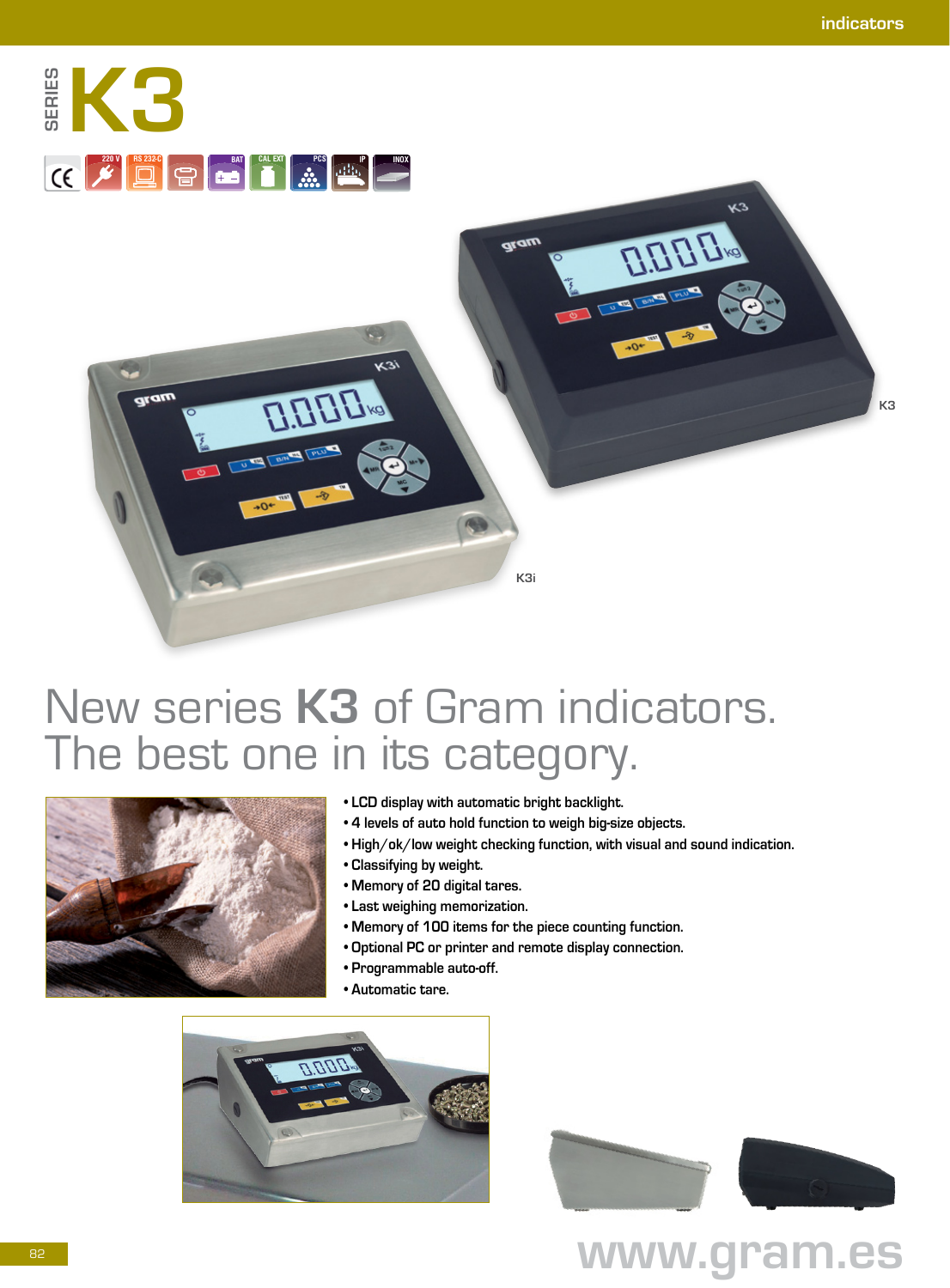# Everything is possible with K3 indicators Many placement positions.







**Supports** With the appropriate support it can be placed on the column or wall.

**K3**



You can place the indicator on the desk or with a simple turn of 180º it adapts to a wall-use.





Wall fixation The indicator can be placed on the wall.



Supports With the appropriate support it can be placed on the column or

wall.

**K3i**





## **Connectivity**

With data output RS 232-C compatible with our printer or PC. Data output for a printer in 4 languages and in 5 different print formats. Conncection for Relay output.



AC power and rechargeable battery

Inner watertight AC power and optional rechargeable battery allow using it in any situation included far away from power outlets.

83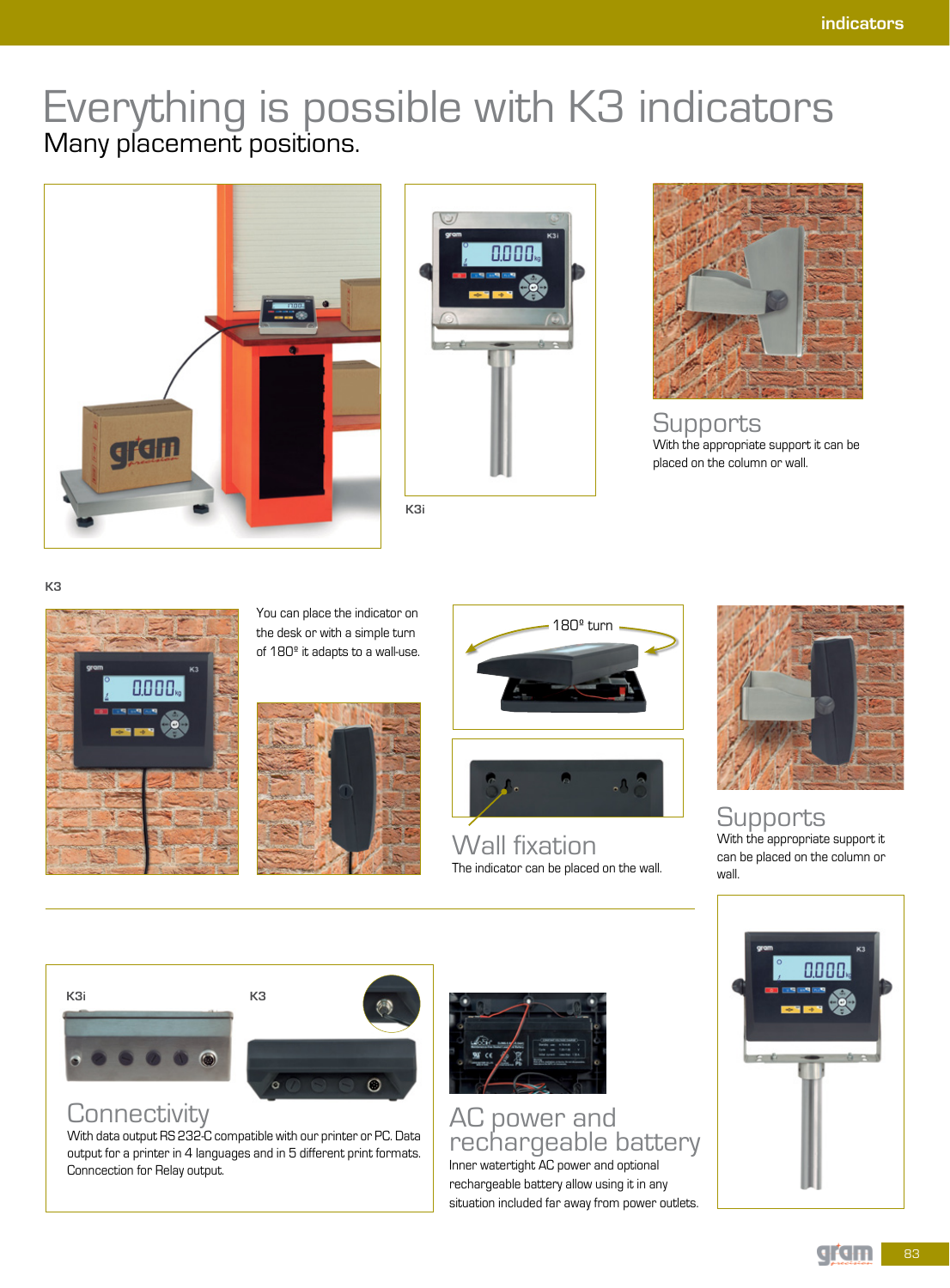# **K3**

#### **Clear and easy-to-read display**

The K3 series is equipped with a brightly backlighted LCD screen. As well, they have an auto-power off function of the backlight to prolong the battery's life.

#### **Classification viewer**

Its indication bar is very useful in products classifying. Sound indicator cooperates with visual indicator.



#### **Intuitive utilization keyboard**

A cross-shaped keyboard simplifies navigating through the menus and scale configuration.

### **Principal functions**

**GRAM K3 Series is a range of high performance indicators** for all types of applications: production, quality control, packaging, reception, delivering and verification of weights.

The K3 model is made of ABS, with internal bee nest type structure which gives it great resistance. Its reversible face can be altered into two positions: to adapt it for its use on the column, wall or desktop. K3i model is constructed entirely of stainless steel AISI 304.

The access to the functions cannot be simpler: one cross-shaped cursor allows quick and easy programming and selection of multiple operating modes of the K3 series. Within seconds it can memorize a manual tare or selection of weight limits to classify products.

With K3 everything is possible, from piece counting with the memory up to 100 weight units to classifying the products with the memory up to 20 items and 20 tare memories.

Its powerful software allows advanced functions including automatic tare, very useful in product packaging, memorization of the last weighing with an auto deactivation when doing the following operation, and many more useful functions.

It has an optional connection for a printer or PC which together with our PR3 printer allows obtaining weighing data (net weight, weight gross, tare, pieces, etc..) in Spanish, English, French and German, and in 5 different print formats. Its accumulation function combined with our printer PR3 **allows adding up all weighing results and printing the total.**

With our optional output tare, you can work without touching the keyboard. With a pedal or a button you can tare recipients or ingredients without pressing tare key. Get faster in preparing orders or in product packaging chain.

Its optional battery allows working independently for about 60 hours (30 hours with using the backlight).



## Easy-to-clean

The K3i model is made of stainless steel and can be cleaned under running water thanks to a perfect waterproof seal IP-67.

#### **Function modes**



**Standard weighing** It weighs in grams, pounds or ounces.



#### **Piece counting**

It easily counts parts of similar weight, and memorizes unit weights of 100 different references for its later use.



#### **Classification by weight**

It classifies the parts by preselected minimal and maximal weight values. It works by blocks, with a direct display on the classification bar.

# **www.gram.es**